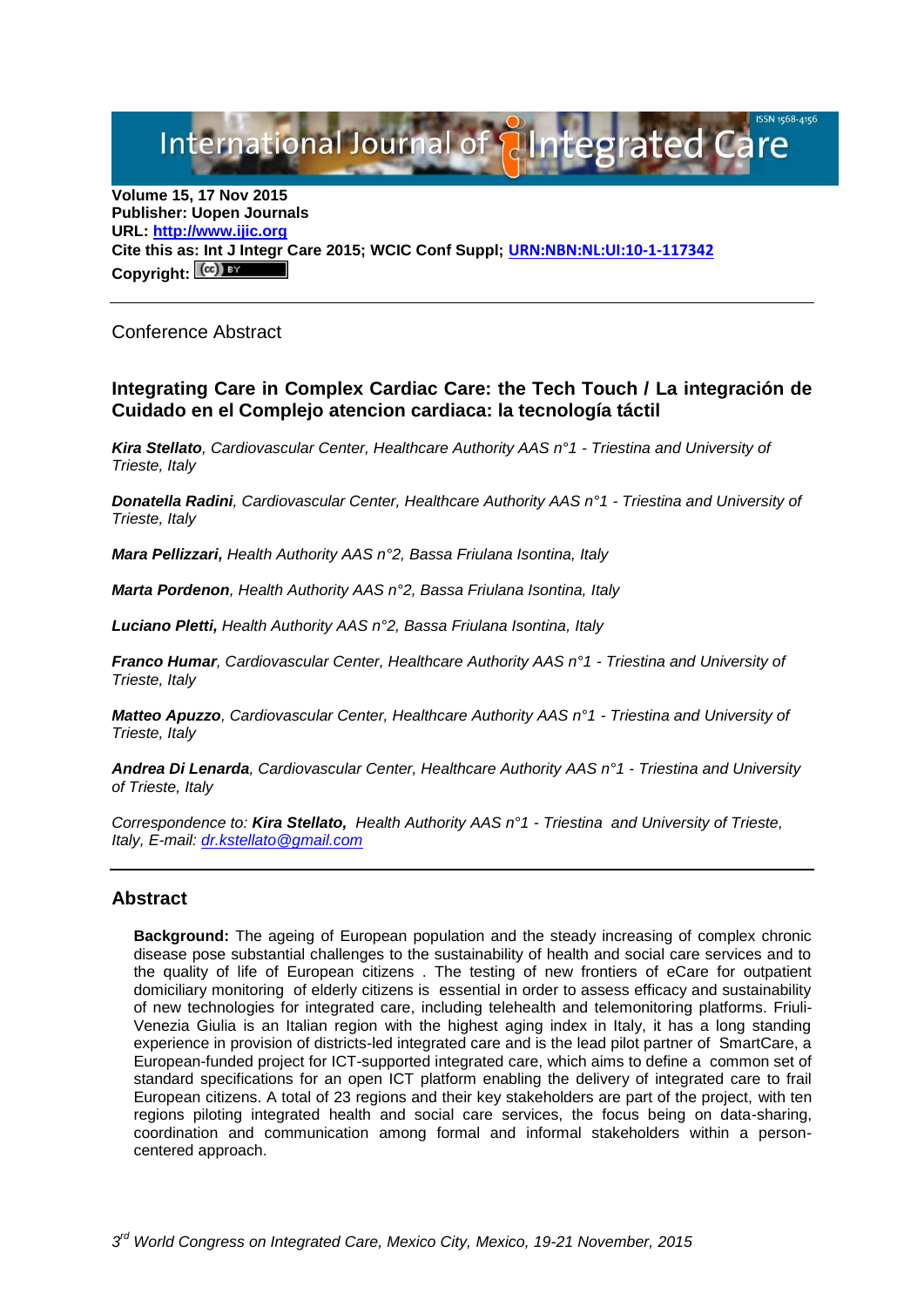SmartCare interventions aim to promote cooperative, multidisciplinary delivery of care, as well as self-care across organizational silos, including essential coordination tools such as shared data access, care pathway implementation, real time communication support to care teams and multiorganizational access to home platforms. In FVG, this study focuses on providing effective, sustainable, ICT-based home integrated care to complex, fragile, elderly end users suffering from chronic disease or in post-acute care (HF, diabetes, COPD), who require intensive monitoring and present one or more social needs. The ultimate goal being the activation of a systematic implementation of ICT-based integrated care programs.

**Methods:** Cohort, prospective, randomized study with 1:1 intervention vs usual care ratio (100 users randomized to intervention group and 100 users randomized to usual care group). Within each group, stratification is carried out according to two different pathways (50 users recruited for the short-term care pathway and 50 users for the long-term care pathway). Sensor devices with personalized thresholds for monitoring of blood pressure, glucose testing, weight, etc, together with environmental sensors, fall sensors and a series of self-care features (eg pill reminders, video conferencing) all contribute to keeping end users safely at home. Integrated, cooperative access to the platform allows for integration of clinical and social data. GPs, specialists, nurses, and social workers may access the platform in real time. Care recipients, family members and Third Sector can also access the platform according to different predefined access levels. Help-desk and Contact Center staff, through an 800-number, provide 24/7 monitoring of alarms, as well as reinforcement to training and tailor-made support to adherence and social inclusion in accordance with multidisciplinary care plan.

**Progress report:** The European project will end as of December 2015. Final outcome evaluation will focus on the following quantitative and qualitative criteria: difference in number and length of hospitalizations; difference in number and length of admissions in intermediate care or nursing care facilities; difference in planned vs unplanned contacts with healthcare, social care professionals; cost-benefit analysis; changes in organizational aspects relevant to ICT-integrated care interventions; end users' empowerment. Intermediate focus groups and qualitative one-onone interviews with care recipients, caregivers, as well as health and social care representatives, have highlighted formal stakeholders' perception of greater efficiency of care due to the close, personalized monitoring and real-time sharing of clinical and social information. SmartCare integrated platform seems to be allowing domiciliary nurses to more effectively plan their interventions while providing social care providers with real-time updated information on clients' status. End users also reported feelings of empowerment and improvements in knowledge and implementation of self-care routines. Caregiver's burden seems to benefit from sense of security and team involvement.

**Discussion &Conclusion:** Integrated ICT-supported care may successfully complement complex chronic care pathways by providing tailor-made eCare multidisciplinary home-based interventions for complex cardiac patients. Technology, however, should always be utilized within a beehive, person-centered framework of care to enhance the quality of health and social care interventions which cannot and should not replace personal and social interactions. Change management requires time, leadership and a vision which should be shared by physicians (notably GPs), nurses and social care professionals alike. Training and education of formal and informal stakeholders, within a social learning framework, require adequate planning and close monitoring. Greater involvement of active citizenship should be fostered to provide better sustainability and to enhance social impact of ICT-supported interventions with a goal to people-centered excellence of care.

# **Conference abstract Spanish**

**Antecedentes:** el envejecimiento de la población europea y el constante aumento de las enfermedades crónicas complejas plantean retos importantes para la sostenibilidad de los servicios de salud y de asistencia social y de la calidad de vida de los ciudadanos europeos. La prueba de nuevas fronteras de cuidado electronico para pacientes externos de monitoreo domiciliario de los ciudadanos de edad avanzada es esencial a fin de evaluar la eficacia y la sostenibilidad de las nuevas tecnologías para la atención integral, incluyendo plataformas de telesalud y televigilancia. Friuli-Venecia Julia es una región italiana con el índice de envejecimiento más alta de Italia, que tiene una larga experiencia en la prestación de los distritos dirigidas atención integrada y es el socio piloto líder de SmartCare, un proyecto europeo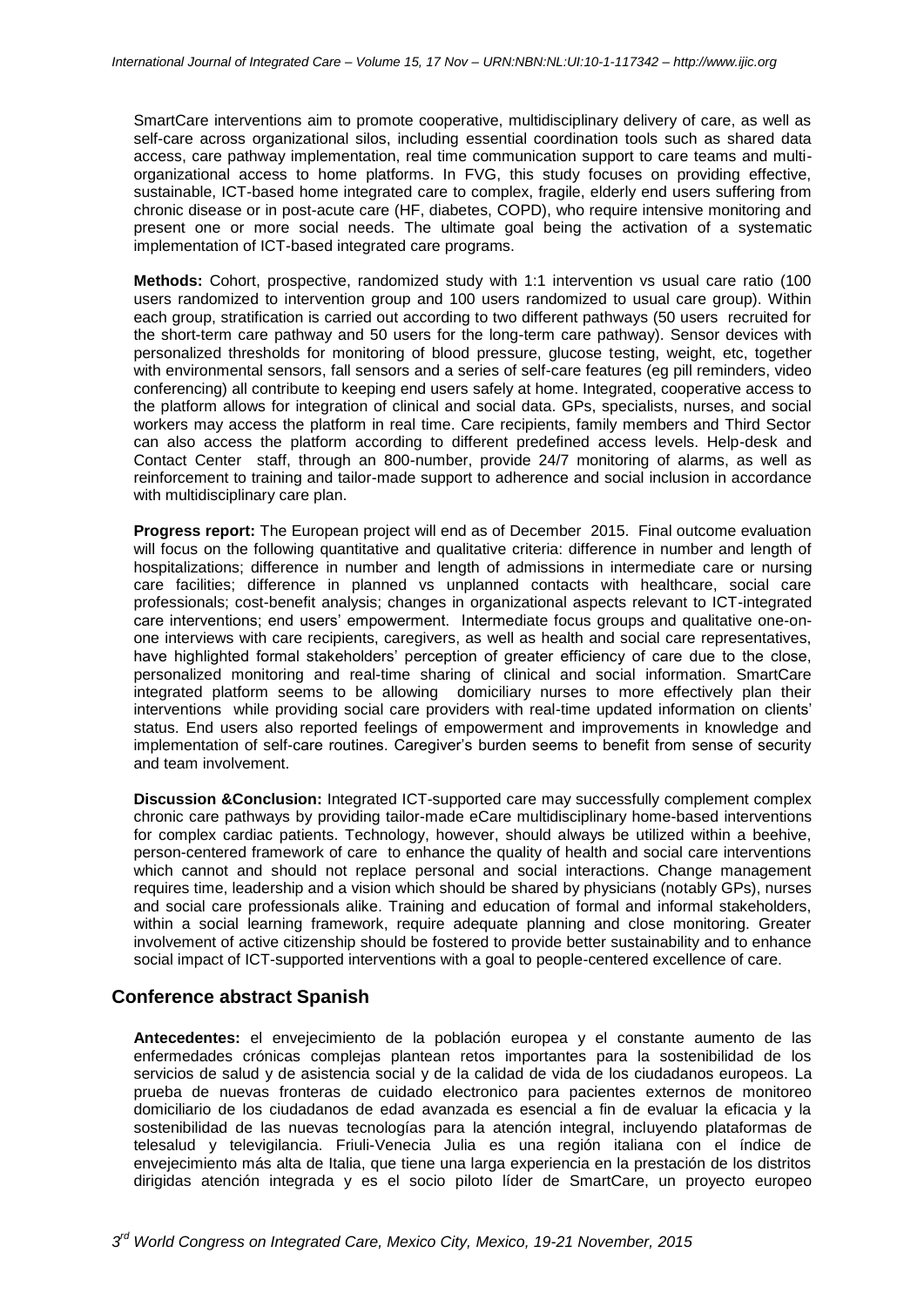financiado por la atención integrada de las TIC con el apoyo , que tiene como objetivo definir un conjunto común de especificaciones y estándares para una plataforma TIC abierta que permita la prestación de atención integrada a los ciudadanos europeos frágiles. Un total de 23 regiones y sus principales interesados son parte del proyecto, con diez regiones de pilotaje de servicios de asistencia sanitaria y social integrada, el foco que está en el intercambio de datos, la coordinación y la comunicación entre los actores formales e informales dentro de un enfoque centrado en la persona.

Las intervenciones de SmartCare tienen por objeto promover la realización cooperativa y multidisciplinar de la atención, así como el autocuidado a través de silos organizacionales, incluyendo herramientas esenciales de coordinación, como el acceso de datos compartidos, cuidar las vias de aplicación, apoyo a la comunicación en tiempo real para cuidar los equipos y el acceso multi-organizacional para las plataforma del hogar. En FVG, este estudio se centra en proporcionar, hogares de cuidado integrado basado en las TIC sostenible eficaz para, usuarios ancianos frágiles que sufren de enfermedades crónicas complejas o en el cuidado post-agudo (HF, diabetes, EPOC), que requiere un seguimiento intensivo y en el presente una o más necesidades sociales. El objetivo final es la activación de una aplicación sistemática de programas de atención integral basadas en las TIC.

**Métodos:** Cohorte, estudio prospectivo, aleatorizado, con 1:1 intervención vs relación de la atención habitual (100 usuarios asignados al azar al grupo de intervención y 100 usuarios asignados al azar al grupo de atención habitual). Dentro de cada grupo, la estratificación se realiza según dos vías diferentes (50 usuarios reclutados por la vía de atención a corto plazo y 50 usuarios por la vía de atención a largo plazo). Los sensores con umbrales personalizados para el monitoreo de la presión arterial, pruebas de glucosa, peso, etc, junto con sensores ambientales, sensores de caida y una serie de características de auto-cuidado (por ejemplo, recordatorios de la píldora, videoconferencias) contribuyen a mantener a los usuarios finales de manera segura en el hogar . Acceso integrado, cooperativo a la plataforma permite la integración de los datos clínicos y sociales. Médicos de familia, especialistas, enfermeras y trabajadores sociales pueden acceder a la plataforma en tiempo real. Cuidando beneficiarios, familiares y al tercer Sector también se puede acceder a la plataforma de acuerdo a los diferentes niveles de acceso predefinidos. Mesas de ayuda y personal en centros de contacto, a través del número 800, proporcionan 24/7 monitoreo de alarmas, así como el refuerzo de la formación y el apoyo a la medida de la adherencia y la inclusión social, de conformidad con el plan de atención multidisciplinaria.

**Informe sobre la marcha:** El proyecto europeo terminará en diciembre de 2015. Con la evaluación de resultados final cetrandose en los siguientes criterios cuantitativos y cualitativos: diferencia en el número y la duración de las hospitalizaciones; diferencia en el número y la duración de los ingresos en los centros de atención o cuidados de enfermería intermedios; diferencia en planificada vs contactos planeados con cuidado de la salud, profesionales de atención social; análisis coste-beneficio; cambios en los aspectos organizativos relacionados con las intervenciones de atención a las TIC integrado; y para terminar el empoderamiento de los usuarios. Grupos focales intermedios y cualitativos, entrevistas individuales a directamente con los beneficiarios de los cuidados, cuidadores, así como representantes de salud y de asistencia social, han puesto en relieve la percepción de una mayor eficiencia de la atención a los actores formales "debido al cierre, al seguimiento personalizado y en tiempo real el intercambio de información clínica y social. La plataforma integrada SmartCare parece estar permitiendo a enfermeras domiciliarias para planificar más eficazmente sus intervenciones al tiempo que proporcionan los proveedores de atención social en tiempo real con información actualizada sobre el estado de los clientes. Los usuarios finales también informaron de sentimientos de empoderamiento y mejoras en el conocimiento y aplicación de las rutinas de cuidado personal. La carga del cuidador parece beneficiarse de sentido de la participación y la seguridad del equipo.

**Discusión y Conclusión:** Integrado el cuidado TIC-soportado puede complementar con éxito las complejas vías de atención crónicas proporcionando cuidados electronicos e intervenciones en hogares multidisciplinarios a medida para pacientes cardíacos complejos. La tecnología, sin embargo, siempre debe ser utilizada dentro de un marco de colmena, centrada la atención en la persona para mejorar la calidad de las intervenciones de salud y asistencia social que no puede y no deben sustituir a las interacciones personales y sociales. La gestión del cambio requiere tiempo, liderazgo y una visión que debe ser compartida por los médicos (especialmente GP),